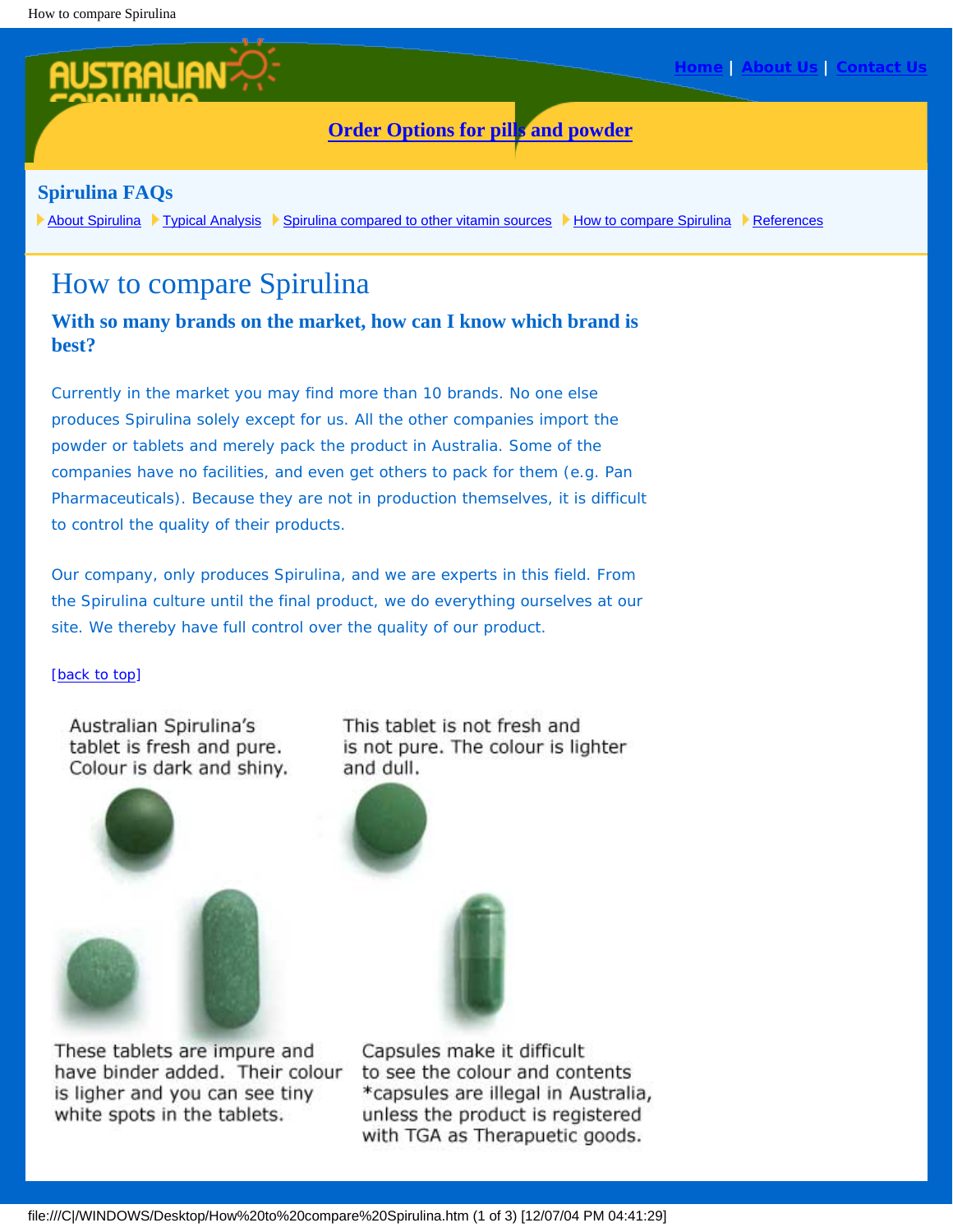**Why is Australian Spirulina darker and more friable than other brands?** 

Normally, the manufacturer will add about 20 % of binder or starch to keep the tablet firm and smooth.

Our company insists our health products should not mix any unhealthy ingredients whatsoever for whatever reason. We use a low speed cool press system and increase the press pressure to keep the tablet as firm as possible, but our tablets are not the same as binder added products.

Because we are 100% pure, Australian Spirulina's tablet is friable and darker than others. Without the binder, Spirulina will be rapidly assimilated by our body. Remember, your \$ is for Spirulina, not binder,

#### [\[back to top](http://www.australianspirulina.com.au/spirulina/howtocompare.html#top)]

### **Many brands claim the product is made in NZ or Australia. Is this true?**

Except for us, no one else is actually growing and producing Spirulina in Australia. Everyone else is importing the product and merely packing it in Australia. Spirulina can only grow in tropical weather and Darwin is one of the few places which can grow Spirulina. **In New Zealand it is impossible to grow Spirulina** due to their climate, therefore NZ Spirulina is also imported from another country.

#### [\[back to top](http://www.australianspirulina.com.au/spirulina/howtocompare.html#top)]

### **What is the difference between "Australian Made" "Made in Australia" and "Product of Australia"?**

Both the **"Australian Made"** logo and the " **Made in Australia "** label were once the easiest way to recognise that a product was made in Australia. However the logo or label do not guarantee these products are 100% Australian. Some of the products using the logo or label are 100% imported with merely a little processing in Australia plus as little as 50 % production cost in Australia. **These companies are not entitled to use the "Made in Australia" or the "Australian made" triangle to promote their products!** 

These days the, **"Australia Made"** logo and **"Made in Australia"** label both no longer prove a product is 100 % produced in Australia. Consumers should be aware of this.

**"Product of Australia"** is the highest grade of label still, which means the





file:///C|/WINDOWS/Desktop/How%20to%20compare%20Spirulina.htm (2 of 3) [12/07/04 PM 04:41:29]